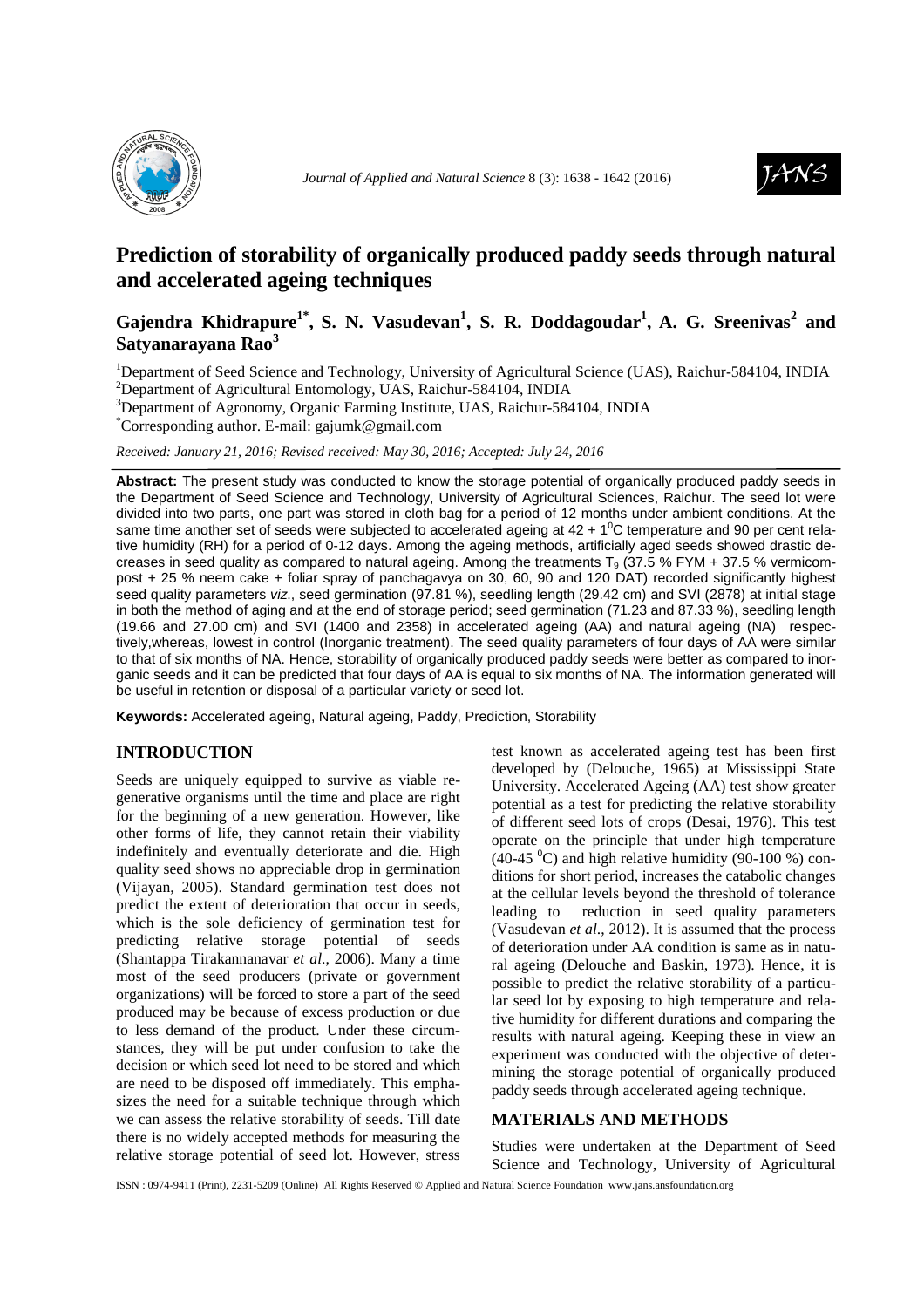Sciences, Raichur to know the storage potential of organically produced paddy seeds during 2013. Freshly harvested organically produced bulk seeds obtained from field experiment conducted by application of different nutrient treatments *viz.*, T<sub>1</sub>- control (RDF 100: 50: 50 kg NPK  $kg^{-1}$  ha), T<sub>2</sub>-100 % RDN through FYM,  $T_3$ -100 % RDN through vermicompost (VC),  $T_4$ -50 % RDN through FYM + 50 % RDN through VC,  $T_5-37.5$  % RDN through FYM + 37.5 % RDN through VC + 25 % RDN through neem cake,  $T_6 - T_2$  + panchagavya @ 3 %,  $T_7$ - $T_3$ + panchagavya @ 3 %,  $T_8$ - $T_4$  + panchagavya @ 3 %,  $T_9$ - $T_5$  + panchagavya @ 3  $%$ , T<sub>10</sub>-Green manuring (Organic farmer practices) and foliar spray of panchagavya at 30, 60, 90 and 120 days after transplanting. The seed lot of each treatment was divided into two parts out of which one part was subjected to accelerated ageing at  $40 + 1$  <sup>0</sup>C temperature and 98 per cent relative humidity (RH) by keeping them in monolayer on a wire mesh for a period of 0-12 days (Delouche and Baskin, 1973). Accelerated aged samples were drawn at an interval of two day and subjected for different test to determine various quality parameters. At the same time sizable quantity of another part seeds were placed in cloth bag and stored for a period of 12 months and the observations on various seed quality parameters were recorded once in two months. The germination test was conducted in top of paper method (Anonymous, 2013). The seedling length of 10 randomly selected normal seedlings from germination test was measured from tip of shoot to root tip and the mean length was calculated and expressed as seedling length in centimeters. The seedling vigour index was determined by multiplying the percentage germination and total seedling length (Abdul-Baki and Anderson, 1973). The experiment was conducted in completely randomized design with four replication. The data obtained was statistically analysed as per (Panse and Sukhatme, 1978).

# **RESULTS AND DISCUSSION**

There exist significant differences in the seed quality parameters (Tables 1-3) due to treatments (application of different sources of nutrients). The seed quality parameters *viz*., mean seed germination (94.48 %), seedling length (27.29 cm) and SVI (2578) were same at initial stage of ageing and decreased with advancement of storage period in both the ageing methods. Whereas, mean seed germination (67.95 and 82.79 %), seedling length (18.38 and 24.17 cm) and SVI (1249 and 2001) were recorded at the end of AA and NA, respectively. Artificially aged seeds showed drastic decreases in seed quality as compared to natural ageing because of adverse effect of higher temperature and relative humidity leads to faster depletion of food reserves (Kovalenko *et al.*, 1977); loss of membrane integrity, denaturation of protein and enzyme system and ultra structural changes (Roberts, 1972). Similar results

were also observed by (Manimekalai, 2006) in black gram *i.e*. application of organics to seed and seed crop helps to increase seed quality by improving nutrient composition of seed and (Vijayan and Krishnaswamy, 2014) studied the impact of organic techniques of seed crop management on seed quality and reported that seed grown under organic condition recorded better quality as compared to inorganic method in paddy.

Among the treatments  $T_9$  (37.5 % FYM + 37.5 % vermicompost  $+ 25 %$  neem cake  $+ 6$ liar spray of panchagavya on 30, 60, 90 and 120 DAT) recorded significantly highest seed quality parameters *viz*., seed germination (97.81 %), seedling length (29.42 cm) and SVI (2878) at initial stage in both the method of aging. Whereas at the end of storage period; seed germination (71.23 and 87.33 %), seedling length (19.66 and 27.00 cm) and SVI (1400 and 2358) in AA and NA respectively. The lowest seed germination (61.23 and 77.59 %), seedling length (15.29 and 19.92 cm) and SVI (936 and 1546) in AA and NA respectively were recorded in inorganic treatment (RDF). The retention of higher germination potential may be due to initial vigour potential of resultant seeds  $(T_9)$ . Better germination of seeds in the treatment  $(T_9)$  might be due to combined application of different sources of nutrients which helps to supply of both macro and micro nutrients there by better growth and development of plant. Panchagavya spray might also contribute for proper development of seed and virtue of its effect on enhancing the level of growth promoting substances in the seed brought out additional benefit there by increases in germination and vigour. Similar findings influence of organic manure on the plant growth and seed quality parameters in sesame and seed quality parameters of organic upland rice seed production was reported by (Vijayakumari and Hiranmai, 2012) and (Raumjit Nokkoul, 2014) respectively. The accelerated ageing



**Fig.1.** *Prediction of relative storability of seeds though accelerated and natural ageing.*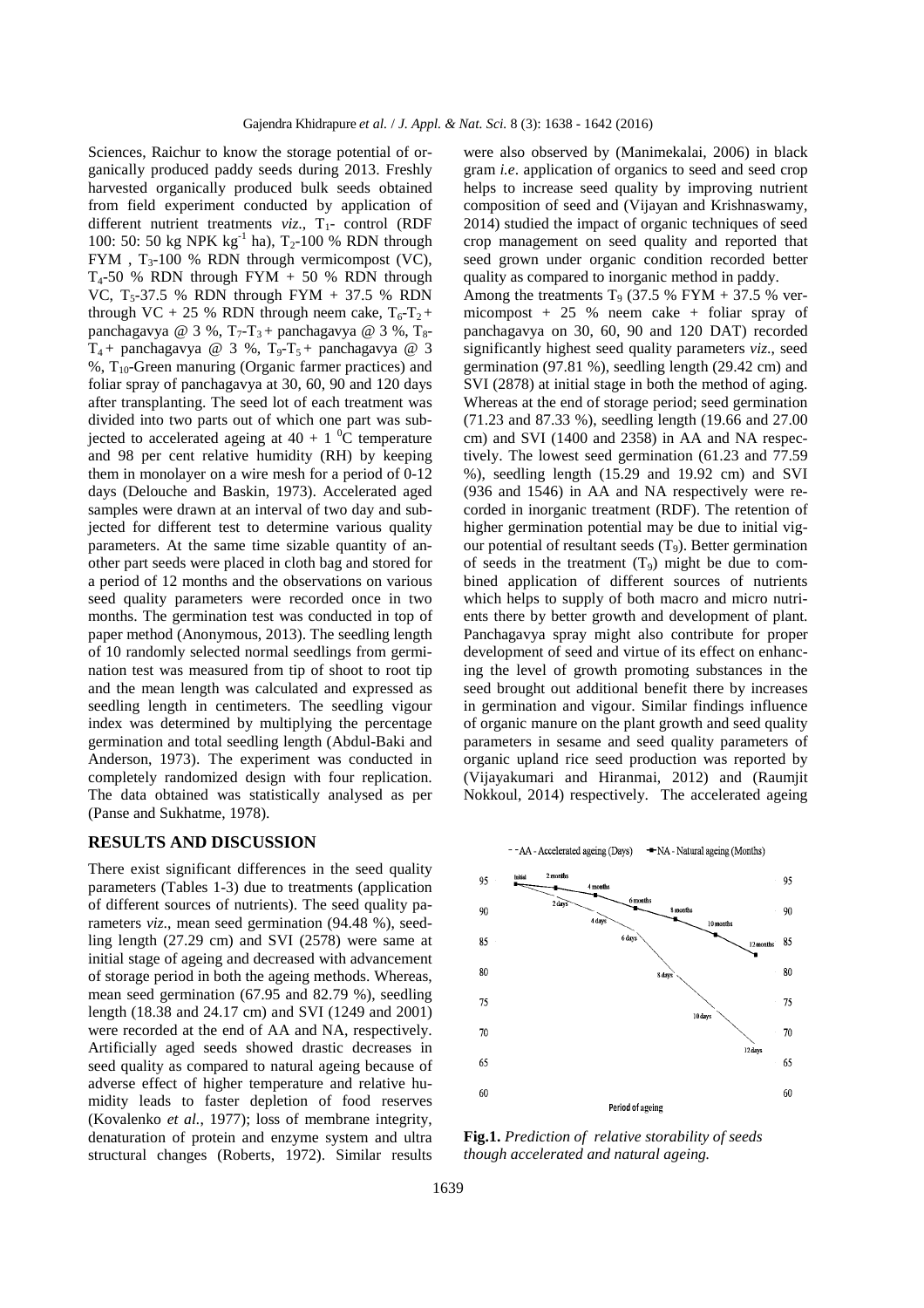|                                                                                                                |                |                     |                | Ageing in days | (AA)     |               |                 |                                                                                                                                                       |         |                       |       | Ageing in months (NA) |          |                         |                 |
|----------------------------------------------------------------------------------------------------------------|----------------|---------------------|----------------|----------------|----------|---------------|-----------------|-------------------------------------------------------------------------------------------------------------------------------------------------------|---------|-----------------------|-------|-----------------------|----------|-------------------------|-----------------|
| Treatments                                                                                                     |                |                     |                |                |          |               |                 | Treatments                                                                                                                                            |         |                       |       |                       |          |                         |                 |
| €                                                                                                              | Initial        | N                   | 4              | $\bullet$      | $\infty$ | $\mathbf{10}$ | $\overline{12}$ | €                                                                                                                                                     | Initial | $\mathbf{a}$          | 4     | $\bullet$             | $\infty$ | $\mathbf{a}$            | $\mathbf{r}$    |
| $\overline{\mathbf{H}}$                                                                                        | 92.22          | 90.91               | 86.57          | 81.09          | 75.00    | 69.30         | 61.23           | $F_1$                                                                                                                                                 | 92.22   | 92.00                 | 90.38 | 87.04                 | 84.40    | 80.20                   | 77.59           |
| $\Gamma_2$                                                                                                     | 93.06          | 90.73               | 87.50          | 85.82          | 77.63    | 71.91         | 69.08           |                                                                                                                                                       | 93.06   | 92.08                 | 91.46 | 88.60                 | 86.33    | 84.60                   | 82.63           |
|                                                                                                                | 93.16          | 90.93               |                | 85.75          | 79.03    | 73.50         | 67.61           | $\mathbb{E}_3$                                                                                                                                        | 93.16   | 92.37                 | 91.56 | 88.90                 | 87.08    | 85.40                   | 81.68           |
|                                                                                                                | 93.11          | 90.77               | 88.20<br>88.09 | 85.81          | 78.50    | 72.22         | 67.50           | $\mathsf{L}_4$                                                                                                                                        | 93.11   | 92.15                 | 91.50 | 88.64                 | 86.96    | 85.23                   | 82.00           |
|                                                                                                                | 94.39          | 91.20               | 89.07          | 86.06          | 78.81    | 72.50         | 67.90           |                                                                                                                                                       | 94.39   | 93.57                 | 91.74 | 89.27                 | 87.96    | 85.73                   | 82.00           |
|                                                                                                                | 95.41          | 93.25               | 91.48          | 88.10          | 80.16    | 74.90         | 68.21           | $F^{\circ}$                                                                                                                                           | 95.41   | 94.08                 | 93.18 | 91.91                 | 90.30    | 88.17                   | 83.63           |
| $F \overset{\alpha}{\vdash} F \overset{\alpha}{\vdash} F \overset{\beta}{\vdash} F \overset{\gamma}{\vdash} s$ | 96.16          | 94.01               | 92.70          | 88.98          | 82.90    | 76.38         | 69.51           | $\Gamma_7$                                                                                                                                            | 96.16   | 95.63                 | 93.70 | 92.91                 | 91.57    | 88.79                   | 84.78           |
|                                                                                                                | 96.23          | 95.61               | 93.91          | 89.72          | 82.02    | 76.45         | 70.45           | $\mathsf{L}^{\infty}_{\infty}$                                                                                                                        | 96.23   | 96.01                 | 95.63 | 94.17                 | 92.78    | 89.27                   | 85.78           |
| $F_9$                                                                                                          | 97.81          | 95.66               | 93.94          | 90.97          | 84.51    | 78.90         | 71.23           | $F_9$                                                                                                                                                 | 97.81   | 97.36                 | 95.69 | 94.23                 | 92.80    | 90.21                   | 87.33           |
| $\Gamma_{10}$                                                                                                  | 93.21          | 91.10               | 87.00          | 84.15          | 77.33    | 71.32         | 66.80           | $\Gamma_{10}$                                                                                                                                         | 93.21   | 92.67                 | 91.70 | 89.09                 | 86.01    | 83.41                   | 80.48           |
| Mean                                                                                                           | 94.48          | 92.42               | 89.86          | 86.64          | 79.59    | 73.74         | 67.95           | Mean                                                                                                                                                  | 94.48   | 93.79                 | 92.65 | 90.48                 | 88.62    | 86.10                   | 82.79           |
| $SEm_{\pm}$                                                                                                    | 0.58           | 0.33                | 0.36           | 0.35           | 0.34     | 0.31          | 0.33            | $SEm_{\pm}$                                                                                                                                           | 0.58    | 0.57                  | 0.56  | 0.63                  | 0.57     | 0.55                    | 0.52            |
| ℅<br>$\overline{\phantom{0}}$<br>$^{\circledR}$<br>8                                                           | 1.74           | 6.99                | 1.09           | 1.08           | 1.03     | 0.94          | $1.00\,$        | $\%$<br>CD $@1$                                                                                                                                       | 1.74    | 1.70                  | 1.68  | 1.89                  | 1.71     | 1.65                    | 1.56            |
|                                                                                                                |                |                     |                |                |          |               |                 | Table 2. Influence of accelerated ageing (AA) and natural ageing (NA) on seedling length (cm) of organically produced paddy seeds (cv. Sona masoori). |         |                       |       |                       |          |                         |                 |
| Treatments                                                                                                     |                | Ageing in days (AA) |                |                |          |               |                 | Treatments                                                                                                                                            |         | Ageing in months (NA) |       |                       |          |                         |                 |
| €                                                                                                              | <b>Initial</b> |                     | 4              | $\bullet$      | $\infty$ | $\mathbf{10}$ | $\mathbf{r}$    | €                                                                                                                                                     | Initial |                       | 4     | $\bullet$             | $\infty$ | $\overline{\mathbf{u}}$ | $\overline{12}$ |
| $\overline{H}$                                                                                                 | 24.14          | 23.96               | 21.00          | 19.78          | 18.02    | 15.72         | 5.29            | Ε                                                                                                                                                     | 24.14   | 23.40                 | 22.71 | 21.83                 | 21.41    | 20.78                   | 19.92           |
| $\mathsf{F}_2$                                                                                                 | 25.43          | 25.24               | 23.08          | 21.94          | 21.01    | 19.13         | 17.67           | $\mathsf{L}^2$                                                                                                                                        | 25.43   | 24.57                 | 24.10 | 23.60                 | 23.02    | 22.75                   | 22.21           |
| $\mathsf{F}_3$                                                                                                 | 26.95          | 26.48               | 24.47          | 23.53          | 21.90    | 19.83         | 18.27           | $F_3$                                                                                                                                                 | 26.95   | 26.40                 | 25.65 | 25.11                 | 24.48    | 23.81                   | 23.49           |
| $\mathbb{H}$                                                                                                   | 25.65          | 25.24               | 23.12          | 22.10          | 21.09    | 19.58         | 18.01           | $\mathbb{H}$                                                                                                                                          | 25.65   | 25.33                 | 24.91 | 24.20                 | 23.66    | 23.30                   | 22.38           |
| $F_{\rm o}$                                                                                                    | 27.51          | 28.01               | 26.09          | 24.36          | 22.40    | 20.38         | 18.81           | $F_{2}$                                                                                                                                               | 27.51   | 27.00                 | 26.47 | 26.23                 | 25.71    | 25.19                   | 24.71           |
| $\mathbb{F}_{\circ}$                                                                                           | 28.47          | 28.28               | 26.89          | 24.99          | 23.12    | 20.98         | 19.12           | $\Gamma_{\!o}$                                                                                                                                        | 28.47   | 28.18                 | 27.41 | 26.92                 | 26.62    | 26.34                   | 25.40           |
| $\Gamma$                                                                                                       | 28.84          | 28.41               | 27.10          | 25.57          | 23.78    | 21.48         | 19.38           | $F_7$                                                                                                                                                 | 28.84   | 28.74                 | 28.28 | 27.73                 | 27.24    | 26.69                   | 25.98           |
| $\mathop{\mathsf{L}}\nolimits^{\infty}$                                                                        | 29.17          | 28.85               | 27.59          | 26.50          | 23.94    | 21.77         | 19.57           | $E^{\infty}_{\infty}$                                                                                                                                 | 29.17   | 29.05                 | 28.81 | 28.38                 | 27.94    | 27.41                   | 26.81           |
| $F_9$                                                                                                          | 29.42          | 29.12               | 27.84          | 26.72          | 24.07    | 21.90         | 19.66           | $F_{\rm 9}$                                                                                                                                           | 29.42   | 29.23                 | 28.94 | 28.52                 | 28.13    | 27.69                   | 27.00           |
| $T_{10}$                                                                                                       | 27.29          | 27.87               | 25.82          | 23.87          | 21.91    | 20.00         | 18.15           | $\Gamma_{10}$                                                                                                                                         | 27.29   | 26.58                 | 26.21 | 25.66                 | 25.10    | 24.60                   | 23.83           |
| Mean                                                                                                           | 27.29          | 27.14               | 25.38          | 23.92          | 22.13    | 20.08         | 18.38           | Mean                                                                                                                                                  | 27.29   | 26.85                 | 26.35 | 25.82                 | 25.33    | 24.86                   | 24.17           |
| $SEm_{\pm}$                                                                                                    | 0.20           | 0.18                | 0.17           | 0.19           | 0.18     | 0.17          | 0.18            | $SEnn\pm$                                                                                                                                             | 0.20    | 0.18                  | 0.17  | 0.16                  | 0.17     | 0.18                    | 0.18            |
| $\%$<br>CD @                                                                                                   | 0.60           | 0.55                | 0.50           | 0.56           | 0.53     | 0.52          | 0.54            | CD@1%                                                                                                                                                 | 0.60    | 0.58                  | 0.50  | 649                   | 0.52     | 0.55                    | 0.54            |

**Table 1.** Influence of accelerated ageing (AA) and natural ageing (NA) on germination (%) of organically produced paddy seeds (cv. Sona masoori). Table 1. Influence of accelerated ageing (AA) and natural ageing (NA) on germination (%) of organically produced paddy seeds (cv. Sona masoori). Gajendra Khidrapure *et al.* / *J. Appl. & Nat. Sci.* 8 (3): 1638 - 1642 (2016)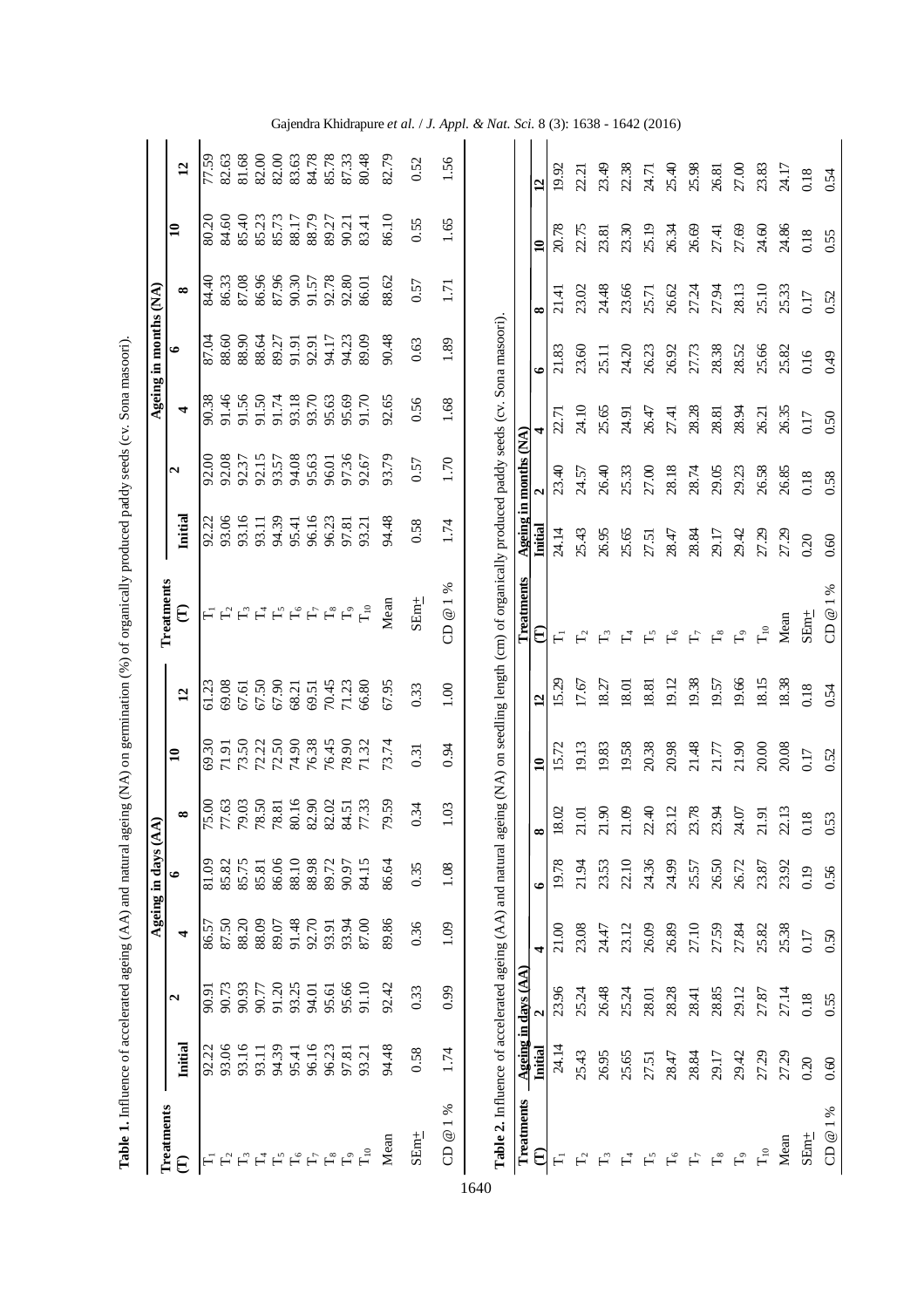| l<br>i                                                               |
|----------------------------------------------------------------------|
|                                                                      |
| I                                                                    |
| Ï                                                                    |
| l<br>ł                                                               |
|                                                                      |
|                                                                      |
|                                                                      |
|                                                                      |
|                                                                      |
|                                                                      |
| i                                                                    |
|                                                                      |
|                                                                      |
| l                                                                    |
| i                                                                    |
| l                                                                    |
| i                                                                    |
| l<br>$\overline{1}$                                                  |
| ֖֖֖֖֪ׅ֪ׅ֪ׅ֪ׅ֪ׅ֪ׅ֪ׅׅ֪֪ׅ֚֚֚֚֚֚֚֚֚֚֚֚֚֚֚֚֚֬֝֬֓֞֬֓֬                      |
|                                                                      |
| l                                                                    |
|                                                                      |
|                                                                      |
|                                                                      |
| ۱                                                                    |
| j<br>ì                                                               |
| ١<br>l                                                               |
| i                                                                    |
|                                                                      |
| Ş                                                                    |
|                                                                      |
|                                                                      |
| j                                                                    |
| ׇ֕֕                                                                  |
| l<br>j                                                               |
| l                                                                    |
| j                                                                    |
| i                                                                    |
| ï                                                                    |
|                                                                      |
| <b>.</b>                                                             |
|                                                                      |
| i                                                                    |
| í                                                                    |
| j                                                                    |
|                                                                      |
| l                                                                    |
| ֖֖֖ׅ֖ׅ֪֪ׅ֖ׅ֖ׅ֖ׅ֚֚֚֚֚֚֚֚֚֚֚֚֚֚֚֚֚֚֚֚֚֚֚֚֚֚֡֝֝֝֝֝֝֟                    |
|                                                                      |
| i                                                                    |
|                                                                      |
| l                                                                    |
| ċ                                                                    |
|                                                                      |
| ١<br>֖֖֖֖֖ׅׅ֖֖֧ׅ֪ׅ֖֧֪֪ׅ֧֚֚֚֚֚֚֚֚֚֚֚֚֚֚֚֚֚֚֚֚֚֚֚֚֚֚֚֚֚֚֚֚֚֚֬֝֡֡֓֞֝֝֓֞ |
| l                                                                    |
| l                                                                    |
| ֧֦֦֦֧֦֦֖֖֚֚֚֚֬֝֝֬֝֬֝֬֝֬                                              |
|                                                                      |
|                                                                      |
| ł                                                                    |
|                                                                      |
|                                                                      |
| l<br>١                                                               |
|                                                                      |
| Ì                                                                    |
| l                                                                    |
|                                                                      |
|                                                                      |
|                                                                      |
|                                                                      |
| l                                                                    |
|                                                                      |
| l<br>1                                                               |
| i                                                                    |
|                                                                      |
| l<br>֘֝֕֕                                                            |
| ţ                                                                    |
| ۱                                                                    |
| ¢<br>$\overline{ }$<br>֕<br>l<br>l                                   |
| ¢<br>Ŝ                                                               |
| j                                                                    |
|                                                                      |
| iter<br>Ş                                                            |
|                                                                      |
|                                                                      |
|                                                                      |
|                                                                      |
|                                                                      |
|                                                                      |
|                                                                      |
|                                                                      |
|                                                                      |
|                                                                      |
| l                                                                    |
|                                                                      |
|                                                                      |
|                                                                      |
|                                                                      |
|                                                                      |
|                                                                      |
| í<br>l                                                               |

 $\mathbf{r}$  $\overline{\phantom{a}}$ 

| reatments                               |                                                                                                                          |                  | geing in days                                                                                                                                                                                                                                                                                                               |                                        |                |                                                            | <b>Treatments</b>                |        |                                                                                                                                                                                                                                                                                                                                                                                                                                                                | geing i                                                                                                                                                                                                                                                                                                                                                                                                                             |                                                                                                                                                                                                                                                                                                               |                                                                                                                                                                                                                                                                                                               |     |                                              |
|-----------------------------------------|--------------------------------------------------------------------------------------------------------------------------|------------------|-----------------------------------------------------------------------------------------------------------------------------------------------------------------------------------------------------------------------------------------------------------------------------------------------------------------------------|----------------------------------------|----------------|------------------------------------------------------------|----------------------------------|--------|----------------------------------------------------------------------------------------------------------------------------------------------------------------------------------------------------------------------------------------------------------------------------------------------------------------------------------------------------------------------------------------------------------------------------------------------------------------|-------------------------------------------------------------------------------------------------------------------------------------------------------------------------------------------------------------------------------------------------------------------------------------------------------------------------------------------------------------------------------------------------------------------------------------|---------------------------------------------------------------------------------------------------------------------------------------------------------------------------------------------------------------------------------------------------------------------------------------------------------------|---------------------------------------------------------------------------------------------------------------------------------------------------------------------------------------------------------------------------------------------------------------------------------------------------------------|-----|----------------------------------------------|
|                                         |                                                                                                                          |                  |                                                                                                                                                                                                                                                                                                                             |                                        |                | $\overline{1}$                                             | €                                | nitial |                                                                                                                                                                                                                                                                                                                                                                                                                                                                |                                                                                                                                                                                                                                                                                                                                                                                                                                     |                                                                                                                                                                                                                                                                                                               | $\infty$                                                                                                                                                                                                                                                                                                      |     |                                              |
|                                         |                                                                                                                          |                  |                                                                                                                                                                                                                                                                                                                             |                                        | .089           | 936                                                        |                                  |        | $\begin{array}{c} \textbf{a} \\ \textbf{a} \\ \textbf{b} \\ \textbf{c} \\ \textbf{d} \\ \textbf{c} \\ \textbf{d} \\ \textbf{e} \\ \textbf{f} \\ \textbf{c} \\ \textbf{e} \\ \textbf{f} \\ \textbf{c} \\ \textbf{c} \\ \textbf{d} \\ \textbf{e} \\ \textbf{f} \\ \textbf{e} \\ \textbf{f} \\ \textbf{e} \\ \textbf{f} \\ \textbf{e} \\ \textbf{f} \\ \textbf{e} \\ \textbf{f} \\ \textbf{e} \\ \textbf{f} \\ \textbf{e} \\ \textbf{f} \\ \textbf{e} \\ \textbf$ |                                                                                                                                                                                                                                                                                                                                                                                                                                     | $\begin{array}{l} 1900 \\ 2031 \\ 2131 \\ 2131 \\ 2141 \\ 2151 \\ 2151 \\ 2161 \\ 2171 \\ 2181 \\ 2191 \\ 2191 \\ 2191 \\ 2191 \\ 2191 \\ 2191 \\ 2191 \\ 2191 \\ 2191 \\ 2191 \\ 2191 \\ 2191 \\ 2191 \\ 2191 \\ 2191 \\ 2191 \\ 2191 \\ 2191 \\ 2191 \\ 2191 \\ 2191 \\ 2191 \\ 2191 \\ 2191 \\ 2191 \\ 21$ | 180                                                                                                                                                                                                                                                                                                           |     | $\frac{13}{150}$                             |
|                                         |                                                                                                                          |                  | 1883                                                                                                                                                                                                                                                                                                                        |                                        |                |                                                            |                                  |        |                                                                                                                                                                                                                                                                                                                                                                                                                                                                |                                                                                                                                                                                                                                                                                                                                                                                                                                     |                                                                                                                                                                                                                                                                                                               |                                                                                                                                                                                                                                                                                                               |     | 1835                                         |
|                                         |                                                                                                                          |                  |                                                                                                                                                                                                                                                                                                                             | 173                                    |                |                                                            |                                  |        |                                                                                                                                                                                                                                                                                                                                                                                                                                                                |                                                                                                                                                                                                                                                                                                                                                                                                                                     |                                                                                                                                                                                                                                                                                                               |                                                                                                                                                                                                                                                                                                               |     | 1919                                         |
|                                         | $\begin{array}{c} 2290 \\ 2408 \\ 2405 \\ 255 \\ 2671 \\ 2671 \\ 2758 \\ 2786 \\ 2780 \\ 2398 \\ 2508 \\ 52 \end{array}$ |                  |                                                                                                                                                                                                                                                                                                                             |                                        |                | 121<br>1235<br>1210 1347<br>1347 1340<br>1340 1212<br>1248 |                                  |        |                                                                                                                                                                                                                                                                                                                                                                                                                                                                |                                                                                                                                                                                                                                                                                                                                                                                                                                     |                                                                                                                                                                                                                                                                                                               | $\begin{array}{l} 1987 \\ 1971 \\ 2182 \\ 3195 \\ 4394 \\ 5392 \\ 5393 \\ 5394 \\ 5392 \\ 5394 \\ 5394 \\ 5394 \\ 5394 \\ 5394 \\ 5394 \\ 5394 \\ 5394 \\ 5394 \\ 5394 \\ 5394 \\ 5394 \\ 5394 \\ 5394 \\ 5394 \\ 5394 \\ 5394 \\ 5394 \\ 5394 \\ 5394 \\ 5394 \\ 5394 \\ 5394 \\ 5394 \\ 5394 \\ 5394 \\ 53$ |     | 1835                                         |
|                                         |                                                                                                                          |                  |                                                                                                                                                                                                                                                                                                                             |                                        |                |                                                            | $\mathbb{L}_2$                   |        |                                                                                                                                                                                                                                                                                                                                                                                                                                                                |                                                                                                                                                                                                                                                                                                                                                                                                                                     |                                                                                                                                                                                                                                                                                                               |                                                                                                                                                                                                                                                                                                               |     |                                              |
|                                         |                                                                                                                          |                  |                                                                                                                                                                                                                                                                                                                             |                                        |                |                                                            | $\mathbf{L}^{\circ}$             |        |                                                                                                                                                                                                                                                                                                                                                                                                                                                                |                                                                                                                                                                                                                                                                                                                                                                                                                                     |                                                                                                                                                                                                                                                                                                               |                                                                                                                                                                                                                                                                                                               |     |                                              |
|                                         |                                                                                                                          |                  |                                                                                                                                                                                                                                                                                                                             |                                        |                |                                                            |                                  |        |                                                                                                                                                                                                                                                                                                                                                                                                                                                                |                                                                                                                                                                                                                                                                                                                                                                                                                                     |                                                                                                                                                                                                                                                                                                               |                                                                                                                                                                                                                                                                                                               |     |                                              |
|                                         |                                                                                                                          |                  |                                                                                                                                                                                                                                                                                                                             |                                        |                |                                                            | $\Gamma$ is $\Gamma$ is $\Gamma$ |        |                                                                                                                                                                                                                                                                                                                                                                                                                                                                |                                                                                                                                                                                                                                                                                                                                                                                                                                     |                                                                                                                                                                                                                                                                                                               |                                                                                                                                                                                                                                                                                                               |     |                                              |
|                                         |                                                                                                                          |                  |                                                                                                                                                                                                                                                                                                                             |                                        |                |                                                            |                                  |        |                                                                                                                                                                                                                                                                                                                                                                                                                                                                |                                                                                                                                                                                                                                                                                                                                                                                                                                     |                                                                                                                                                                                                                                                                                                               |                                                                                                                                                                                                                                                                                                               |     |                                              |
|                                         |                                                                                                                          |                  |                                                                                                                                                                                                                                                                                                                             | 1656<br>1763<br>1961 1964<br>1961 1961 |                |                                                            |                                  |        |                                                                                                                                                                                                                                                                                                                                                                                                                                                                |                                                                                                                                                                                                                                                                                                                                                                                                                                     |                                                                                                                                                                                                                                                                                                               |                                                                                                                                                                                                                                                                                                               |     | 2026<br>2124<br>2203<br>2358<br>1918<br>1918 |
|                                         |                                                                                                                          |                  |                                                                                                                                                                                                                                                                                                                             |                                        |                |                                                            | Mean                             |        |                                                                                                                                                                                                                                                                                                                                                                                                                                                                |                                                                                                                                                                                                                                                                                                                                                                                                                                     |                                                                                                                                                                                                                                                                                                               |                                                                                                                                                                                                                                                                                                               |     |                                              |
| 도도모모모모 = X<br>만드로모모모 = X<br>E 도로모모드 = X |                                                                                                                          |                  | $\begin{array}{l} 218 \\ 239 \\ 240 \\ 250 \\ 260 \\ 271 \\ 281 \\ 213 \\ 231 \\ 242 \\ 250 \\ 261 \\ 271 \\ 282 \\ 291 \\ 213 \\ 232 \\ 233 \\ 247 \\ 250 \\ 271 \\ 291 \\ 232 \\ 233 \\ 247 \\ 250 \\ 271 \\ 292 \\ 233 \\ 234 \\ 235 \\ 236 \\ 247 \\ 250 \\ 250 \\ 272 \\ 273 \\ 284 \\ 293 \\ 294 \\ 295 \\ 296 \\ 29$ | 43                                     | $\Theta$       |                                                            | $SEm+$                           |        |                                                                                                                                                                                                                                                                                                                                                                                                                                                                | $\begin{array}{cccccccccc} \textbf{4} & \textbf{5} & \textbf{5} & \textbf{6} & \textbf{8} & \textbf{5} & \textbf{5} & \textbf{6} & \textbf{6} & \textbf{6} & \textbf{7} & \textbf{8} & \textbf{8} & \textbf{9} & \textbf{1} & \textbf{1} & \textbf{1} & \textbf{1} & \textbf{1} & \textbf{1} & \textbf{1} & \textbf{1} & \textbf{1} & \textbf{1} & \textbf{1} & \textbf{1} & \textbf{1} & \textbf{1} & \textbf{1} & \textbf{1} & \$ |                                                                                                                                                                                                                                                                                                               |                                                                                                                                                                                                                                                                                                               |     | $\epsilon_L$                                 |
| CD @ 1 %                                | 155                                                                                                                      | $\overline{150}$ | $\overline{141}$                                                                                                                                                                                                                                                                                                            | 130                                    | $\overline{2}$ | 115                                                        | D @ 1                            |        | 205                                                                                                                                                                                                                                                                                                                                                                                                                                                            |                                                                                                                                                                                                                                                                                                                                                                                                                                     | 232                                                                                                                                                                                                                                                                                                           | 238                                                                                                                                                                                                                                                                                                           | 231 | 233                                          |

seems to be promising tool for evaluating the seed vigour and predicting relative storage potentiality. The results of accelerated ageing are almost similar to the results of natural ageing as evident by present study. The mean seed germination of four days of AA (89.86 %) was similar to that of six months of NA (90.48 %) as depicted in (Fig. 1). Similar result that is seed quality as influenced by accelerated and natural ageing in bitter gourd was reported by (Shantappa Tirakannanavar *et al*., 2006) and they predicted that seed quality deterioration in accelerated ageing was similar to that natural ageing except rate of deterioration.

# **Conclusion**

From this study it was concluded that storability of organically produced paddy seeds were better (14 months) as compared to inorganic seeds (10 months) and it can be predicted that four days of accelerated ageing with mean seed germination (89.86) is equal to six months of natural ageing with mean seed germination (90.48).

## **ACKNOWLEDGEMENTS**

The authors acknowledge the Department of Science & Technology (DST), Government of India for providing INSPIRE fellowship, the Department of IT, BT and ST, VGST, GOK and Department of Seed Science & Technology, UAS, Raichur for providing laboratory facilities to carry out research work.

## **REFERENCES**

- Abdul-Baki, A. A. and Anderson, J. D. (1973). Vigour determination in soybean seeds by multiple criteria. *Crop Sci*., 13: 630-633.
- Anonymous (2013). International rules for seed testing, International Seed Testing Association (ISTA), Zurich, Switzerland. pp- 5-74.
- Delouche, J. C. and Baskin, C. C. (1973). Accelerated ageing techniques for predicting the relative storability of seed lots. *Seed Sci. and Technol*., 1: 427-452.
- Delouche, J. C. (1965). An accelerated ageing techniques for predicting the relative storability of crimson clover and tall fescue lots. *Agron. Abst*., 40 : 50.
- Desai, D. B. ( 1976). Predicting the relative storability of seed lots. *Seed Research*, 4:62-65.
- Kovalenko, G. I., Badev, D. and Falik, R. A., 1977, Some aspects of seed germination loss of cotton seed. *Biol. Kishnask*, 6: 26-30.
- Manimekalai, C. (2006). Organic seed invigouration in black gram (*Vigna mungo* L.) cv. APK-1. *M. Sc. (Agri.) Thesis,* Tamil Nadu Agric. Univ., Coimbatore (India).
- Panse, V. G. and Sukhatme, P. V. (1978). Statistical methods for agricultural workers, Indian Council of Agric. Res., New Delhi (India).
- Raumjit Nokkoul (2014). Organic upland rice seed production. *Advance Journal of Food Science and Technology,* 6(12): 1313-1317.
- Roberts, E. H. (1972). Loss of viability and crop yields. in: viability of seeds (Ed. E.H. Roberts), Chapman Hall